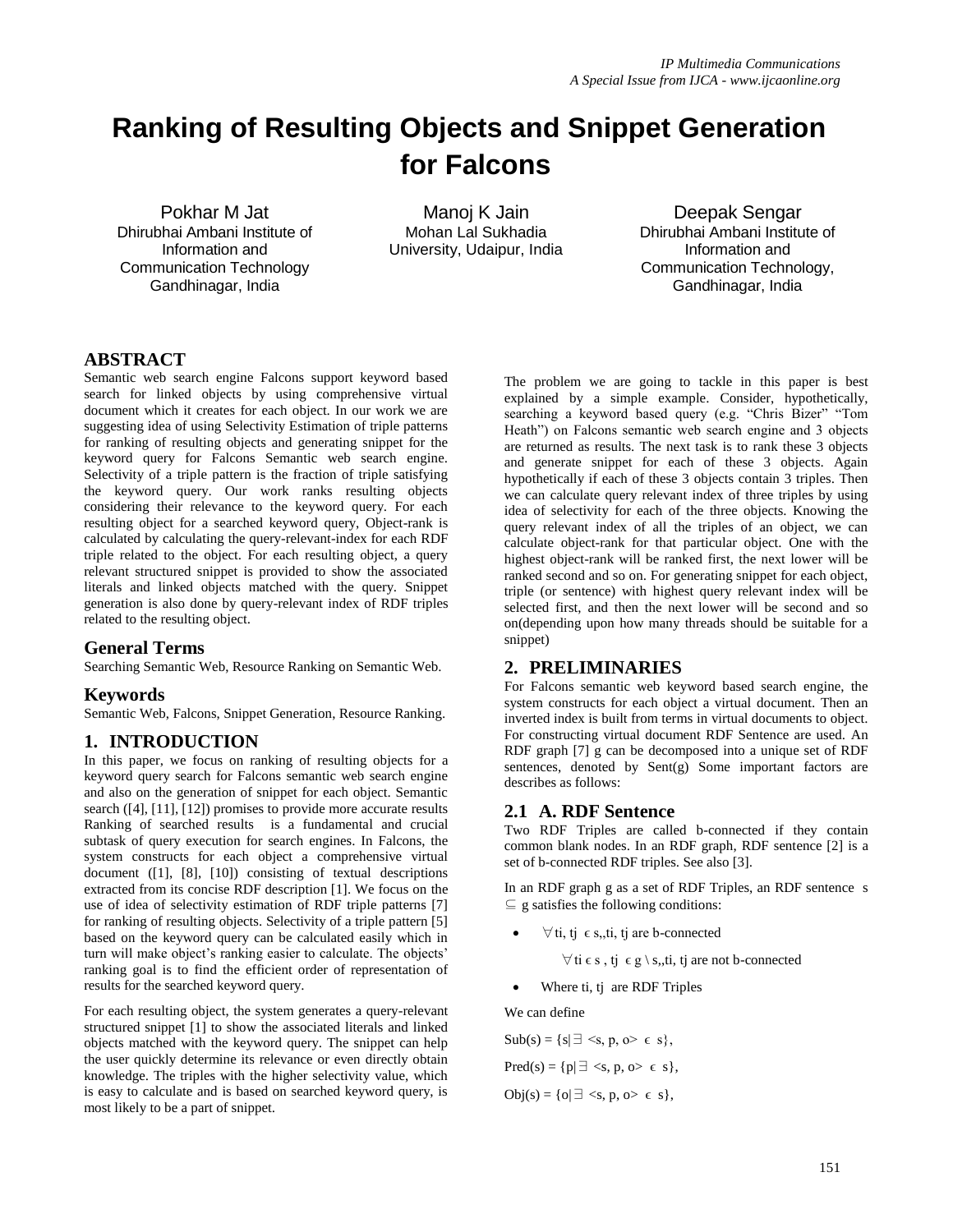Where, Sub(s) is subject of RDF sentence s, and

Pred(s) is predicate of RDF sentence s, and

Obj(s) is object of RDF sentence s.

#### **2.2 Virtual Documents**

To implement keyword-based search for web pages, an inverted index from terms to web page URIs is built. For Semantic Web, an object identified by a URI has no such content except for the URI itself. So its virtual document is made that includes its data so that an inverted index from terms in virtual documents to objects can be built along with other important data that it possesses which is used to rank the object.

# **2.3 Constructing Virtual Documents with RDF Sentences**

Let G be the universal RDF graph combined from all the RDF documents in the data set. Let U and L be the sets of all URIs and all literals, respectively. For an object o, all the RDF sentences decomposed from G that describe o form its concise RDF description (RDFDesc(o)) . We can also define the sets of entities(DescEnt(o)) and literals(DescLit(o)) which are related to object o.

- If Object o is a Part of Subject of Sentence(or RDF Triples): RDFDesc(o) =  $\{s | s \in \text{Sent}(G) \land o \in \text{Subj}(s)\}\$ , DescEnt(o) = {u ∈ U|∃s(s ∈ RDFDesc(o)  $\land$  u ∈ (Pred(s) U  $Obj(s))$  }.
- If Resulting Object o is a Part of Object of Sentences (or RDF Triples): RDFDesc(o) =  $\{s | s \in \text{Sent}(G) \land o \in \}$ Obj(s)}, DescEnt(o) = {u ∈ U| $\exists$  s(s ∈ RDFDesc(o)  $\land$  u ∈  $(Pred(s) U Subj(s)))$ }

RDFDesc [1] gives the set of all possible RDF sentences(or triples) for object o. RDFDesc of 1 and 2 together give all RDF sentences(or triples) related to object o.

DescEnt [1] of 1 and 2 together give URIs of objects related to object o

 3.Literals which could be Related to o: DescLit(o) = {l ∈ L $\exists s(s \in RDFDesc(o) \land l \in Obj(s))$  }

> Using 1, 2 and 3, virtual document ([1], [8], [11]) of an object o is calculated

# **3. RANKING RESULTING OBJECTS USING SELECTIVITY OF TRIPLE PATTERNS**

For each resulting object, we have RDF Triples related to the object. An RDF triple has three parts, subject, predicate and object respectively. Selectivity of triple pattern is calculated based on keyword query.

Selectivity of a triple pattern is calculated as follows:

If an RDF triple pattern is represented as t, and subject(s), predicate(t), and object(o) are parts of RDF triple,

 $Sel(t)$ : Selectivity of triple pattern t based on keyword query,

Sel(s): Selectivity of subject s of RDF triple based on keyword query,

Sel(p): Selectivity of predicate p of RDF triple based on keyword query,

Sel(o): Selectivity of object o of RDF triple based on keyword query.

Sel(obj): Selectivity of resulting object obj based on keyword query,

Sel(sent) : Selectivity of RDF sentence based on the keyword query.

Sel(sB) : Selectivity of subject of an RDF Triple which is a blank node.

Sel(oB) : Selectivity of object of an RDF Triple which is a blank node.

# **3.1 Relation Between Sel(t), Sel(s), Sel(p), and Sel(0):**<br>See [5], Sel

 $Sel(t) = Sel(s) * Sel(p) * Sel(o)$ 

Thus, the expected selectivity of t, Sel(t), is modeled as the multiplication of the expected selectivity of subject Sel(s), predicate Sel(p), and object Sel(o).The selectivity function returns a value between 0 and 1,thus, it is basically a normalization to [0,1] of the estimated selectivity.

# **3.2 Selectivity Estimation:**

In this section we calculate selectivities of subject, predicate and object of triple pattern based on keyword query.

1.*Subject Selectivity Estimation( Sel(s) ) Based on Keword Query: There are three possible cases.*

 Subject of triple matches with the keyword query(or part of the keyword query), then

 $Sel(s) = 1$ 

 •Subject of triple does not match with the keyword query(or part of the keyword query), then

 $Sel(s) = 1/|R|$ 

Where  $|R|$  is total number of resources

If subject of triple is a blank node,then

If a blank node ( [6], [9] ) appears at the subject position of an RDF Triple, then this blank node must have been also an object of a previous RDF Triple. So we can calculate selectivity of a blank node at the subject position as follows.

If t1 is an RDF triple which has a blank node say b at the position of subject, and t2 is the RDF triple(previous) having b at its object position.

 $Sel(sB)$  = average of selectivities of object of triple t1 and subject of triple t2.

Or  $Sel(sB) = (Sel(t1.0) + Sel(t2. s)) / 2$ ;

Where, sB represents a blank node at the subject position, and  $Sel(t1.0)$  is selectivity of object for the RDF triple t1, and Sel(t2.s) is the selectivity of subject for the RDF Triple t2.

*3.2.1 Predicate Selectivity Estimation( Sel(p) ) Based on Keword Query: There are two possible cases.*

 predicate of triple matches with the keyword query(or part of the keyword query), then

 $Sel(p) = 1$ 

 Predicate of triple does not match with the keyword query(or part of the keyword query), then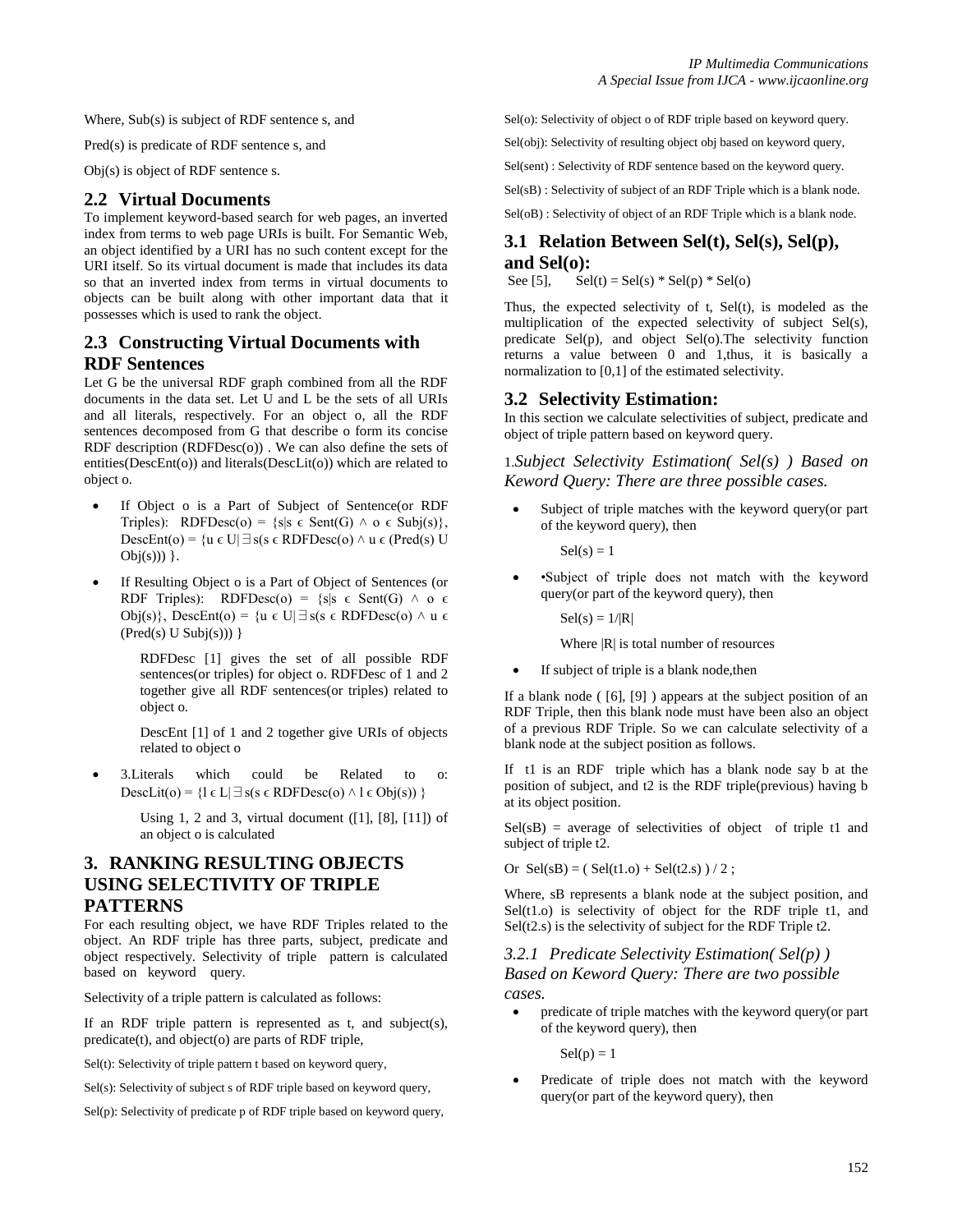#### $Sel(p) = |Tp|/|T|$ , see [5]

Where  $|Tp|$  corresponds to the number of triples matching predicate p, and |T| is total number of triples. This is the fraction of triples which matches pattern p.

*3.2.2 Object (of RDF Triple) Selectivity Estimation( Sel(o) ) Based on Keword Query: There are four possible cases.*

 Object of triple matches with the keyword query(or part of the keyword query), then

 $Sel(o) = 1/|R|$ 

 Object of triple does not match with the keyword query(or part of the keyword query), then

 $Sel(o) = 1/|R|$ 

Where  $|R|$  is total number of resources.

 Object of triple does not match with the keyword query(or part of the keyword query) and it is a literal, then

 $Sel(o) = 1/|T|$ 

Where  $|T|$  represents total number of RDF triples

If object of triple is a blank node,then

If a blank node( [6], [9] ) appears at the object position of an RDF Triple, then this blank node must have been also a subject of some following(next) RDF Triple. So we can calculate selectivity of a blank node at the object position as follows:

If t1 is an RDF triple which has a blank node say b at the position of object, and t2 is the RDF triple(following) having b at its subject position, then

 $Sel(0B)$  = average of selectivities of subject of triple t1 and object of triple t2.

Or,  $Sel(0B) = (Sel(t1.s) + Sel(t2.0)) / 2$ 

Where, oB represents a blank node at object position of an RDF triple, and

 $Self(1.s)$  is selectivity of subject for the RDF triple t1, and

 $Sel(t2.o)$  is the selectivity of object for the RDF Triple  $t2$ 

#### *3.2.3 Selectivity of Resulting ObjectsBased on Keyword Query:*

After calculating selectivity of all triples based on keyword query related to a resulting object, we can calculate selectivity of object based on keyword query as follows

 $Sel(obj) = sum of selectivities of all triples related to the object$ obj.

or, Sel(obj) = 
$$
\sum_{i=1}^{n}
$$
 Sel(ii)

where, n is total no. of related triples to resulting object obj, and ti is a related triple of resulting object obj.

#### *3.2.4 Ranking of Resulting objects:*

After calculating selectivities of all resulting objects based on the keyword query, we rank them as follows: There are two possible cases.

- No. Of Related Triples are same (or almost same) for Resulting Objects: Resulting object with the highest selectivity will be ranked first, next lower will be ranked second and so on.
- No. of Related Triples are Different for Different Resulting Objects: here if we apply rule of case 1, then object ranking might not be perfect. To avoid it and to rank in a fine manner, we introduce the concept of a Virtual default triple

Virtual Default Triple: It is an assumed (which does not exist in real) related triple to a resulting object, and its selectivity would be the selectivity which has highest frequency for related triples to the resulting object.

So if two resulting objects have different no. of related triples, we make them equal by adding virtual default triple to the object having less number of related RDF triples, and then selectivity of object (after adding virtual default RDF triple) is recalculated and then they are compared for ranking of objects.

If there are two resulting objects for a keyword query, first is obj1 having m no. of related triples, and the other is obj2 having n no. of related triples and m<n, then

Since  $m < n$ , selectivity of obj1 will be recalculated as follows:

 $Sel(obj1) = sum of selectivities of all real related triple for obj1$ + (n-m)\*selectivity of virtual default triple.

$$
\mathbf{n}^{\mathbf{m}}
$$

Or,  $\text{Sel}(\text{obj1}) = \sum \text{Sel}(\text{ti}) + (\text{n-m}) * \text{Sel}(\text{VDefT})$ ,

 $i=1$ 

where, Sel(VDefT) is selectivity of virtual default triple,

n is total no. of real related triples to resulting object obj, and

ti is a real related triple of resulting object obj1

Now comparision is done between Sel(obj1) and Sel(obj2), one with higher value will be ranked first and the next lower will be ranked second . If there are more resulting objects for a searched keyword query with different number of related triples the same approach will be followed.

# **4. SNIPPET GENERATION**

In this section we will describe, how snippet would be generated of a resulting object for a searched keyword query by using selectivity of RDF sentences.

1.Selectivity of an RDF Sentence for a Resulting Object Based on Keyword Query : For each RDF sentence [2] related to a single resulting object, we can calculate its selectivity(based on the keyword query) as follows:

An RDF sentence [2] is made by connecting RDF triples via blank nodes ( [6], [9] ). So by using selectivities of RDF triples which make an RDF sentence, we can calculate selectivity of that RDF sentence: